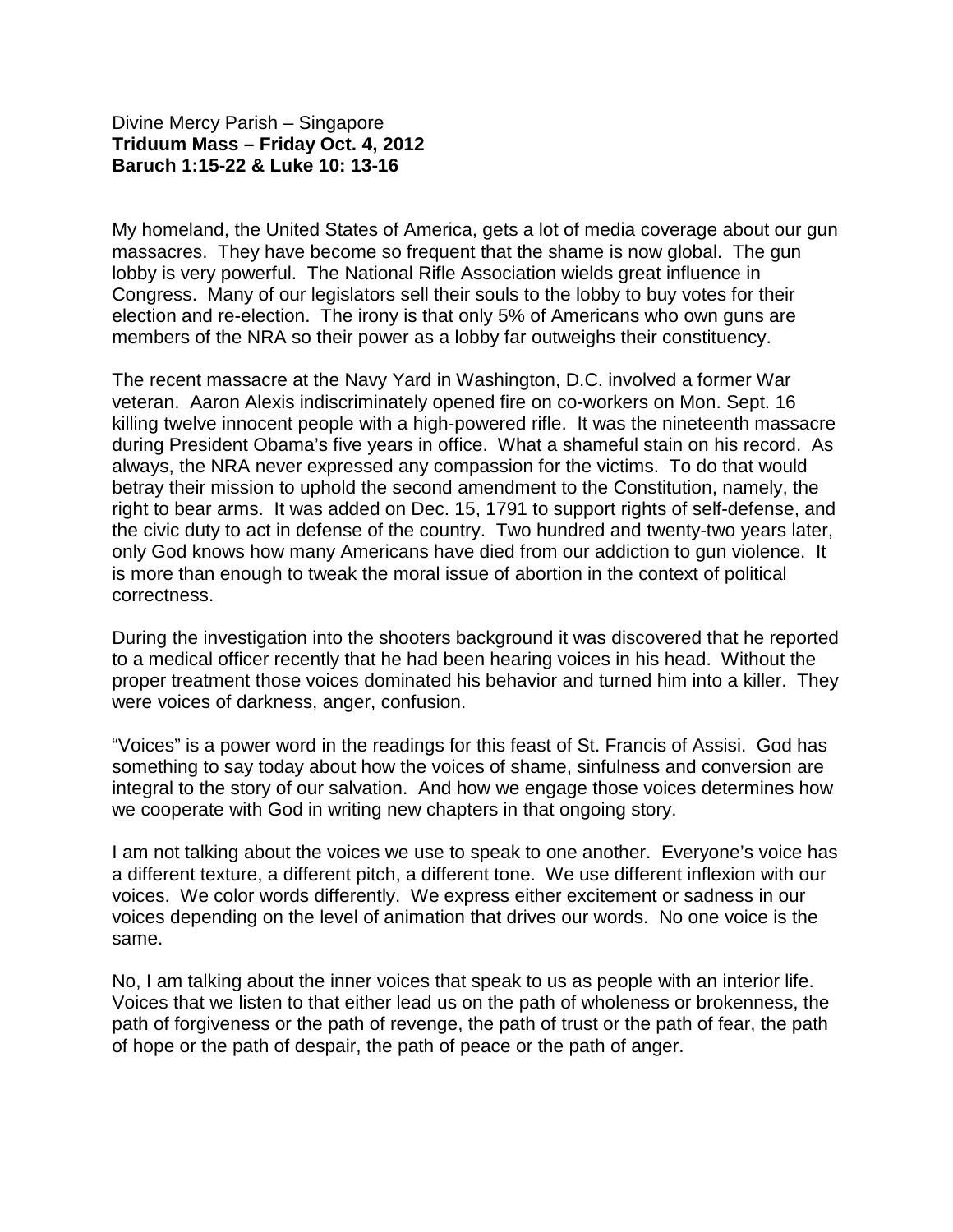Let's step into these biblical stories and find ourselves in them. Let the stories confront us, stretch us, convert us again so that the God in these stories can be reclaimed again as the God in our stories of sinfulness, shame and conversion.

Baruch, author of the first reading, was the secretary to the great pre-exilic prophet, Jeremiah. I bet you never knew that prophets had secretaries. I bet you never knew they were paid more than the minimum wage, namely, *you do God's work; you get God's pay.* Did it ever occur to you that there was a prophetic Word long before there was Microsoft Word? Okay, my imagination might be stretching that abit.

In these few verses from his book, we hear a public confession of sins that expresses the guilt of the whole Jewish nation before God at the time of the Babylonian exile in 587BC. This confession appears in a letter the exiled Jews in Babylon reportedly sent to the few countrymen their enemies had left behind in Palestine. The exiles humbly acknowledge that God is punishing his chosen people for their sins.

And what are their sins: not heeding the **voice of the Lord.** They heeded other voices, like arrogance, pride, selfishness, envy, and jealousy just to name a few. These voices which we listen to with our heart more than our ears, created static inside with the voice of the God who took pity on them, liberated them from slavery, led them through the desert and gave them a land flowing with milk and honey. This inner static, created by the humble voice of God conflicting with the voice of pride in the people, confused them, and turned them away from being obedient to being disobedient to the Lord. The fruit of those nasty voices dominating their lives led to their downfall and their eventual exile. It became a life changing lesson about the meaning of the voices you give your heart to as a People of God.

But, the good news about being in exile is that they were purified of those tricky voices, they grew to discern again how to listen to the voice of God, to the words of the prophets and to acquire a new desire to replace their wicked hearts with converted hearts. The communal expression of their guilt, in this reading, opens the doors for the mercy of God to flow again into their lives like a new river of rebirth. And their homecoming is sealed. It took fifty years. So, if you are impatient about someone taking their time to have a conversion and come home to Divine Mercy parish then learn a lesson of what it means to be patient with the slow work of God.

In the gospel, Jesus is not as penitent as Baruch. His voice is full of rebuke for the citizens of three towns near the Sea of Galilee for not heeding his call to repent for their sinful lives. And what is their sin: rejecting Jesus as the Messiah of God. Deleting Jesus as the voice of the one who sent him to save the world.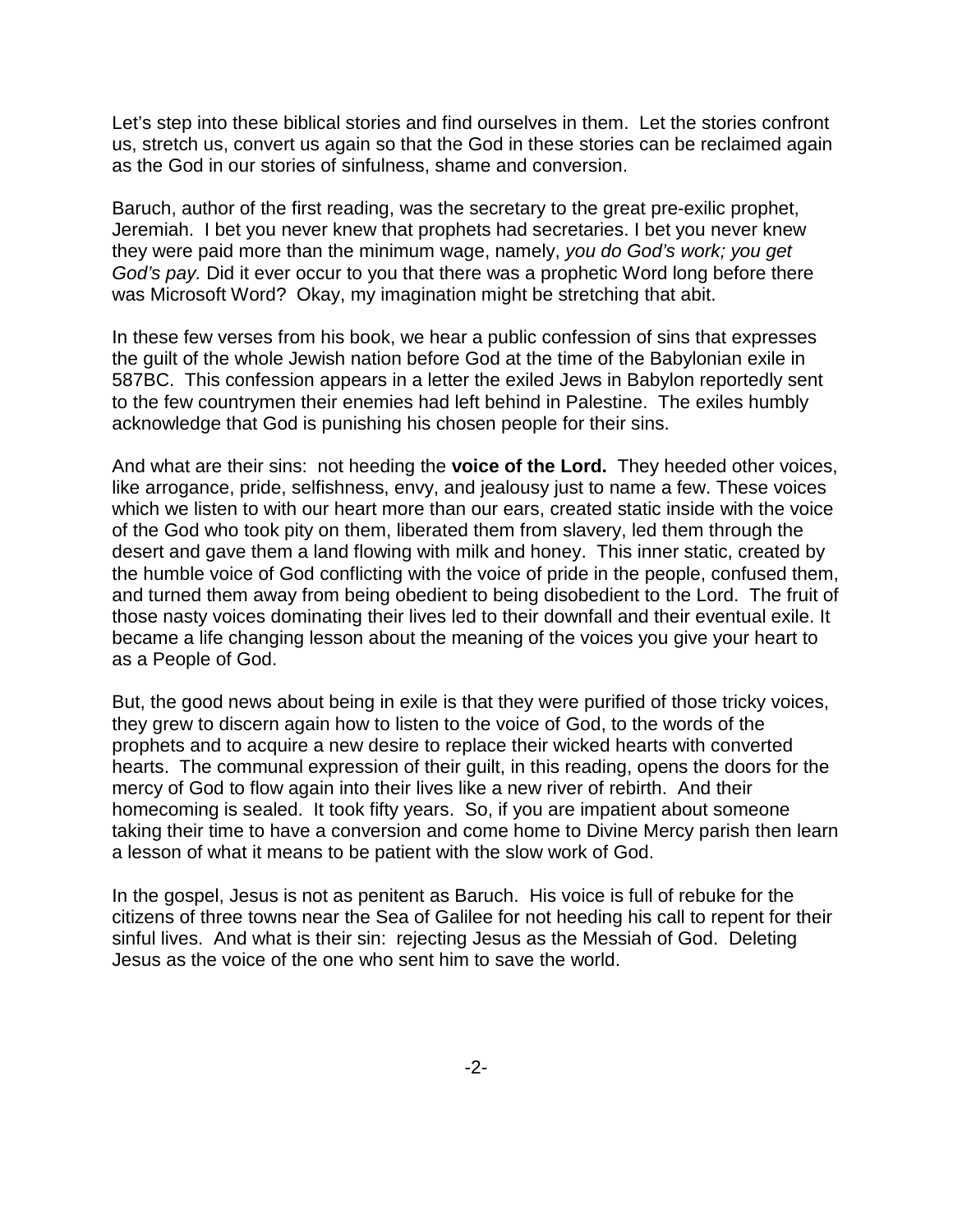Because they refuse to repent, to sit in sackcloth and ashes as Tyre and Sidon did long before, the judgment upon them will be harsh. The voice dominating their lives is the voice of arrogance and stubbornness. Jesus offers the voice of repentance and conversion. It creates too much static for them and they can't surrender and allow his voice to dominate.

Today, we celebrate a saint who was a conflicted man. You know his story. Francis of Assisi began life as the son of a wealthy cloth merchant. The early chapters of his life were spent in frivolous enjoyments. The voices that ruled his heart were carelessness, merriment, foolishness, drunkenness, troublemaking, and other abusive behaviors. Then, conflict entered his life. War, captivity and sickness turned his heart from worldly ambitions. New inner voices began to grab his heart and attention. A breakthrough occurred when he risked kissing a leper. Then he began emptying his father's warehouse to give to the poor. Finally, he stripped off his own clothes and vowed to only recognize no other father but God in heaven.

As he began to repair a small church he attracted followers, launching a new religious order, the Friars Minor. In their strict faithfulness to the gospel – seeking out the poor, the sick, the homeless, embracing poverty and nonviolence – they turned the values of their society upside down. You know the rest of the story. When Jesus became the dominant voice in his life, Francis became the end of the story of God having the last word in his life.

That story has taken a surprising turn in our century. Now another Francis sits on the throne of Peter. Not a Franciscan, but a Jesuit; a humble Cardinal Archbishop from Buenos Aires, Argentina. Instead of making fashion statements, he smiles. Instead of issuing a list of do's and don'ts he opens his arms to show the mercy and compassion of God. We have not yet heard much of his voice, of what it sounds like, of its inflections and color, because he speaks more with gestures, and outreach and his eyes.

The story of Francis of Assisi becoming a new chapter in God's story in 1182-1226 is unfolding in Francis of Argentina becoming a new chapter in our church's story in 2013. I am buoyed by his simplicity, humbled by his approachability and inspired by his proclivity to defuse and use tensions as a vessel of divine compassion.

Cut from the mold of Baruch, I see him as a voice of hope melting shame for focusing too much on the wrong things these past few years to the exclusion of hurting and alienated souls. Cut from the mold of Jesus of Nazareth, I see him rebuking with kindness and welcoming home the lost with compassion. Cut from the mold of St. Francis I see him repairing and rebuilding the Church in a new and profound way.